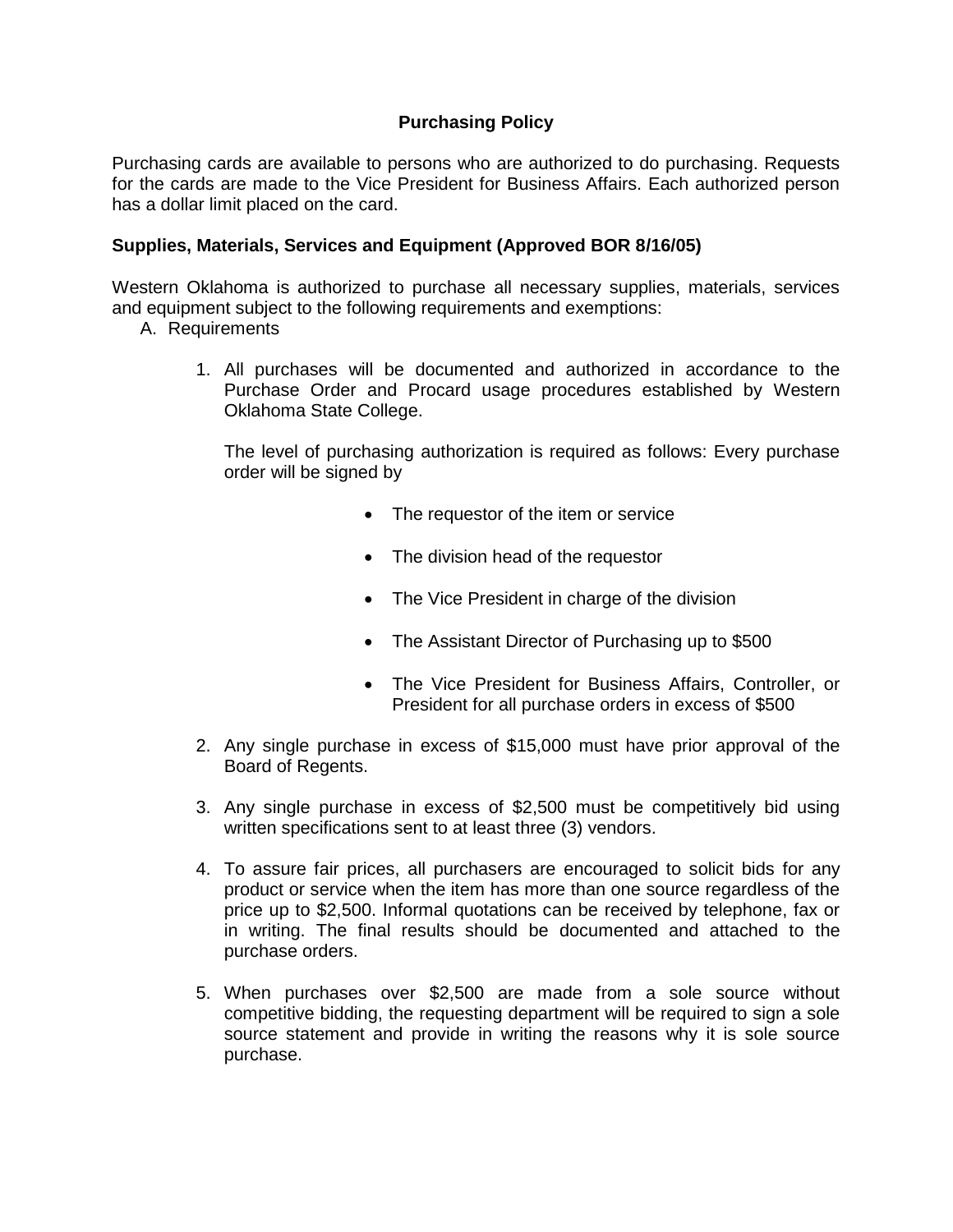- 6. The Vice President for Business Affairs shall have the authority to require competitive quotes on any item or service under \$2,500 where he/she determines it in the best interest of Western Oklahoma State College.
- 7. Procards will be issued and monitored by the Purchasing Department for WOSC employees authorized by the divisional Vice President with an agreed upon spending limit.
- 8. Spending limits will be established based on available department expense budget and an estimate of what amount could be charged.
- 9. No card will have a single purchase limit in excess of \$2,500 except the Purchasing Department or other authorized persons with special limit needs who will be allowed to make larger purchases on behalf of a specified department and have the ability to pay a charge billing with the card after receipt of the goods. The President and Vice President for Business Affairs will be authorized to extend higher limits.
- 10. Holders of Procards are (l) fully responsible for inappropriate purchases; (2) required to report any loss or misplacement of the card; (3) expect to have their assigned card canceled for failure to comply with all conditions; (4) submit sales slip or Internet proof of order within 24 hours of purchase.
- 11. The Business Affairs Office will be responsible for final approval for payment of the monthly Procard billing detail and will establish procedures to administer this program.
- B. Exemptions
	- 1. Emergency purchases in excess of the \$15,000 prior approval limitation may be authorized by the College President and shall be reported to the Board of Regents at the next Board meeting.
	- 2. Items exempt from the bidding requirement include library books and materials, utilities, professional services, sole source items, agency special operations and other items that may be specifically identified and authorized by the Board of Regents.
	- 3. Renewal of any service/annual maintenance contract exceeding \$15,000 is exempt from subsequent approvals once it is approved by the Board of Regents.
	- 4. The purchase and/or sale of livestock is exempt from the bidding and prior approval requirements.
	- 5. Unless purchased at or below state contract pricing, or from a governmental entity, or from an existing bid awarded by another state college, university, or consortium of such institutions.
- C. Public Construction and Improvement Projects

Projects valued at \$40,000 or higher will require the services of a state certified architect or engineer. Bonding and competitive bidding is not required for public construction projects